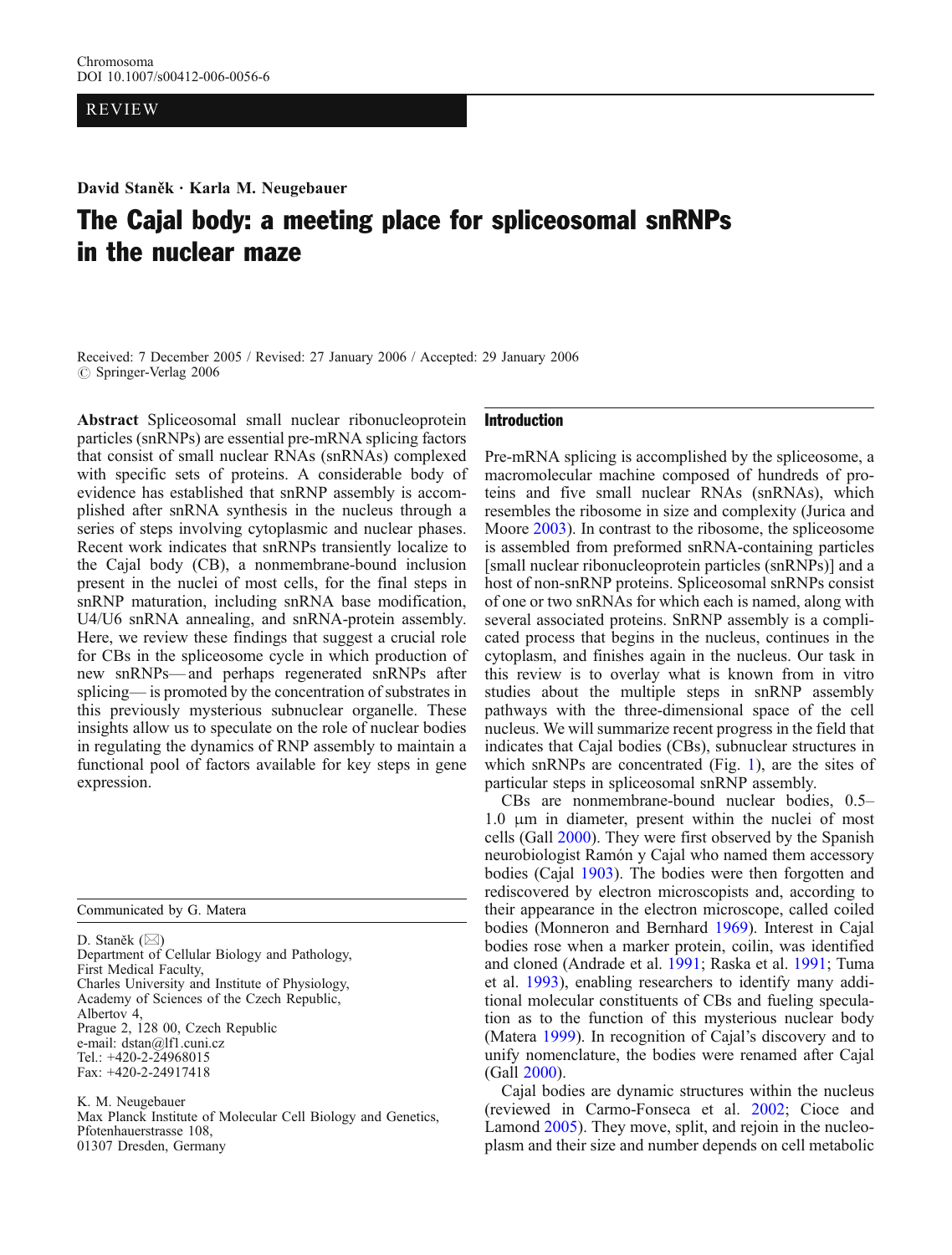<span id="page-1-0"></span>

Fig. 1 Localization of snRNPs, SART3, and SMN in HeLa-KN cell nucleus. a SART3 and snRNPs are distributed throughout the nucleoplasm and they colocalize in Cajal bodies (arrowhead). b SART3 accumulates in Cajal bodies and not in gems. SART3 concentrates in CBs while SMN is localized in the cytoplasm and in the cell nucleus concentrated in gems (arrows). HeLa-KN is a variant HeLa cell line with low methyltransferase activity; this correlates with coilin hypomethylation and separation of gems and CBs (Hebert et al. [2002\)](#page-9-0). SnRNPs were visualized using the Y12 antibody recognizing Sm proteins, SART3 using polyclonal antibodies, and SMN using the monoclonal antibody 2B1. Bar 5  $\mu$ m

activity and the cell cycle (Andrade et al. [1993](#page-8-0); Boudonck et al. [1998,](#page-8-0) [1999;](#page-8-0) Carmo-Fonseca et al. [1993;](#page-8-0) Carvalho et al. [1999;](#page-8-0) Platani et al. [2002,](#page-10-0) [2000](#page-10-0)). Like other nuclear structures, CBs exchange their molecular contents with surrounding nucleoplasm and exchange rates vary greatly among different proteins; even coilin exchanges completely with the nucleoplasmic pool within minutes (Dundr et al. [2004;](#page-9-0) Handwerger et al. [2003](#page-9-0); Sleeman et al. [2003\)](#page-11-0). These features suggest that molecular functions residing within CBs are in equilibrium with surrounding nucleoplasm. It is currently thought that factors traffic to CBs where they function in metabolism of different classes of RNP particles (e.g., spliceosomal snRNPs, small nucleolar RNPs, telomerase, and U7 snRNP) and in histone mRNA 3'-end processing (reviewed in Carmo-Fonseca [2002;](#page-8-0) Cioce and Lamond [2005](#page-9-0); Gall [2000;](#page-9-0) Jady et al. [2005;](#page-9-0) Kiss et al. [2002](#page-9-0); Kiss [2004](#page-9-0); Ogg and Lamond [2002](#page-10-0); Schumperli and Pillai [2004\)](#page-10-0). Here, we focus on recent insights into the specific steps in spliceosomal snRNP assembly that take place in CBs and consider that similar principles may apply to other proposed CB functions.

The "life cycle" of the snRNAs is schematized in Fig. [2](#page-2-0). With the exception of U6 snRNA transcribed by RNA polymerase III, all spliceosomal snRNAs (U1, U2, U4, and U5) are transcribed by RNA polymerase II and receive a 7-methyl-guanosine cap at their 5′ end cotransciptionally. Primary processing at the 3′-end likely occurs at the site of transcription because 3′-end processing is regulated by snRNA-specific promoters and phosphorylation of the Cterminal domain (CTD) of the RNA polymerase II (Jacobs et al. [2004](#page-9-0); Medlin et al. [2003;](#page-10-0) Uguen and Murphy [2003\)](#page-11-0). Recently, a new complex named the Integrator was shown to bind the CTD and to be necessary for U1 and U2 pre-snRNA cleavage at the 3'-end (Baillat et al. [2005](#page-8-0)). Because pre-snRNAs themselves and snRNA transcription factors

are detectable in CBs, it was suggested that CBs function in pre-snRNA processing and/or transcriptional regulation of snRNA genes (Matera [1998](#page-10-0); Schul et al. [1998](#page-10-0); Smith and Lawrence [2000](#page-11-0)). Moreover, a significant proportion of CBs lie adjacent to snRNA genes and transcriptional activity of the U1 and U2 genes and snRNA coding region are required for CB association (Frey et al. [1999;](#page-9-0) Frey and Matera [2001](#page-9-0); Jacobs et al. [1999;](#page-9-0) Platani et al. [2002;](#page-10-0) Smith et al. [1995\)](#page-11-0).

Newly synthesized snRNAs are exported to the cytoplasm due to their interaction with PHAX and the capbinding complex (Ohno et al. [2000](#page-10-0); Segref et al. [2001\)](#page-10-0). The observation that PHAX is concentrated in CBs (Massenet et al. [2002](#page-10-0)) is consistent with the possibility that newly transcribed snRNAs are loaded cotranscriptionally with PHAX in CBs. Alternatively (or in addition), PHAX may be present in CBs due to its distinct role in small nucleolar RNA (snoRNA) trafficking to the CB (Boulon et al. [2004](#page-8-0); Watkins et al. [2004\)](#page-11-0). In the cytoplasm, a core snRNP is formed by the ATP-dependent assembly of a ring of seven Sm proteins on each snRNA. The survival motor neuron (SMN) complex plays a crucial role in the fidelity of this process (reviewed in Meister et al. [2002;](#page-10-0) Paushkin et al. [2002](#page-10-0); Terns and Terns [2001\)](#page-11-0). Assembly of the Sm ring is followed by cytoplasmic hypermethylation of the 5′ cap yielding 2,2,7-tri-methyl-guanosine. The tri-methyl cap, together with the Sm ring, serves as a nuclear import signal. The SMN complex, which stays associated with snRNPs throughout the whole cytoplasmic phase (Massenet et al. [2002](#page-10-0)), interacts with snurportin1 and facilitates nuclear import of snRNPs (Narayanan et al. [2002,](#page-10-0) [2004](#page-10-0)). It is interesting to note that a fraction of SMN complex components is nuclear. In most cell lines, nuclear SMN localizes to CBs and CB localization is regulated by methylation of coilin (Hebert et al. [2002\)](#page-9-0). In cell lines with low methyltransferase activity, SMN concentrates in CBrelated structures called gems (Fig. 1 shows gems in HeLa-KN strain with low methyltransferase activity; see Hebert et al. [2002](#page-9-0) for details). The nuclear localization of the SMN complex suggests that SMN plays a role in snRNP targeting to CBs (see below) and/or is simply deposited in CBs after import. Nuclear SMN may also play additional roles, as yet undefined, in Sm or Like-Sm (LSm) ring assembly and/or pre-mRNA splicing (Friesen et al. [2001](#page-9-0); Pellizzoni et al. [1998](#page-10-0)). Recently, the unrip and ZPR1 proteins were identified as new members of the SMN complex that influence SMN distribution between the cytoplasm and the nucleus (Carissimi et al. [2005;](#page-8-0) Grimmler et al. [2005\)](#page-9-0) and its localization to CBs (Gangwani et al. [2005](#page-9-0)).

Once back in the cell nucleus, snRNAs are modified by 2′-O-ribose methylation and pseudouridylation (Jady et al. [2003;](#page-9-0) Kiss [2004](#page-9-0)). It is also believed that most snRNPspecific proteins are added to the core snRNPs in the cell nucleus (see below). The snRNPs imported from the cytoplasm first appear in CBs, suggesting that final maturation steps occur in CBs before new snRNPs can participate in pre-mRNA splicing, which takes place cotranscriptionally throughout the nucleoplasm (Neugebauer [2002](#page-10-0); Sleeman et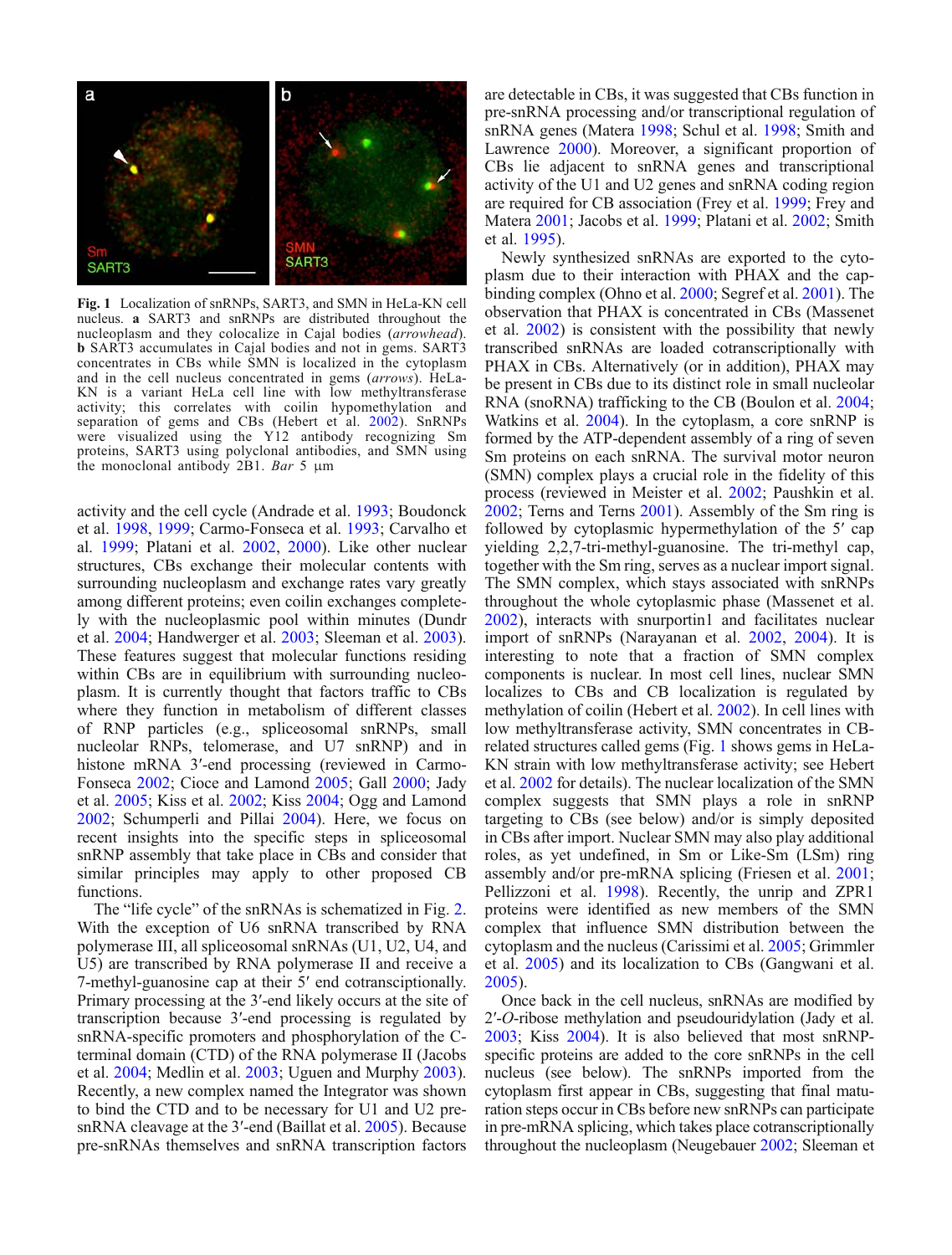<span id="page-2-0"></span>

Fig. 2 Biogenesis of the spliceosomal snRNPs. U1, U2, U4, and U5 snRNAs are transcribed in the cell nucleus by RNA polymerase II, which regulates their processing as well. They are then exported to the cytoplasm where the Sm ring (blue balls) is assembled and hypermethylation of the 5' end occurs. The Sm ring and the trimethyl cap (green ball) act as signals for nuclear reimport. Back in the nucleus, U snRNAs first visit Cajal bodies (CB, beige compartment) where specific nucleotides are modified by base methylation and pseudouridylation and where assembly of the U2, U4/U6, and U4/U6•U5 snRNPs occurs. The U6 snRNA is

al. [2001;](#page-10-0) Sleeman and Lamond [1999](#page-10-0)). Indeed, Cajal bodyspecific RNAs (scaRNAs) that guide snRNA modifications are localized in CBs and snRNA targeting to CBs is necessary for proper posttranscriptional nucleotide modification (Darzacq et al. [2002;](#page-9-0) Jady et al. [2003;](#page-9-0) Kiss et al. [2002](#page-9-0); Kiss [2004](#page-9-0)). ScaRNAs containing the H/ACA motif are targeted to CBs via special Cajal body-specific localization signal, the Cajal body box (CAB box), which resides in the H/ACA motif (Richard et al. [2003\)](#page-10-0). The mechanism of CAB box targeting to CBs is currently unknown.

### U1 snRNP

Besides the U1 snRNA and common Sm proteins, the human U1 snRNP contains three specific proteins: U1-70K, U1-A, and U1-C (Table [1\)](#page-3-0). The two largest U1-specific proteins, U1-70K and U1-A, bind directly

transcribed by RNA polymerase III, receives a  $\gamma$  monomethyl cap and is thought to remain in the nucleus. The U6 snRNA is base modified in the nucleolus (No, yellow compartment) and then targeted to Cajal bodies where it is incorporated into U4/U6 and U4/ U6•U5 snRNPs. Assembly of the LSm ring (yellow balls) on U6 is likely nucleoplasmic. Assembled U4/U6•U5 snRNPs leave the Cajal body and function in splicing in the nucleoplasm; individual snRNPs disassembled by the splicing process potentially return to Cajal bodies for regeneration of active complexes

to the U1 snRNA while the U1-C protein is attached through protein–protein interactions with U1-70K and Sm proteins (Nelissen et al. [1994\)](#page-10-0). U1-A and U1-C are imported to the nucleus independently of the U1 snRNA (Jantsch and Gall [1992](#page-9-0); Kambach and Mattaj [1992](#page-9-0)), indicating that U1 snRNP assembly occurs in the nucleus (Feeney and Zieve [1990\)](#page-9-0). The role of CBs in this process is not clear. In contrast to other snRNAs, the U1 snRNA is not abundant in CBs (Carmo-Fonseca et al. [1992](#page-8-0); Matera and Ward [1993\)](#page-10-0) and so far, only one U1-specific protein, the U1-C protein, was detected in CBs (Hoet et al. [1998\)](#page-9-0).

# U2 snRNP

The active 17S U2 snRNP comprises the U2 snRNAs, the core Sm proteins, two U2-specific proteins U2A′ and U2B″,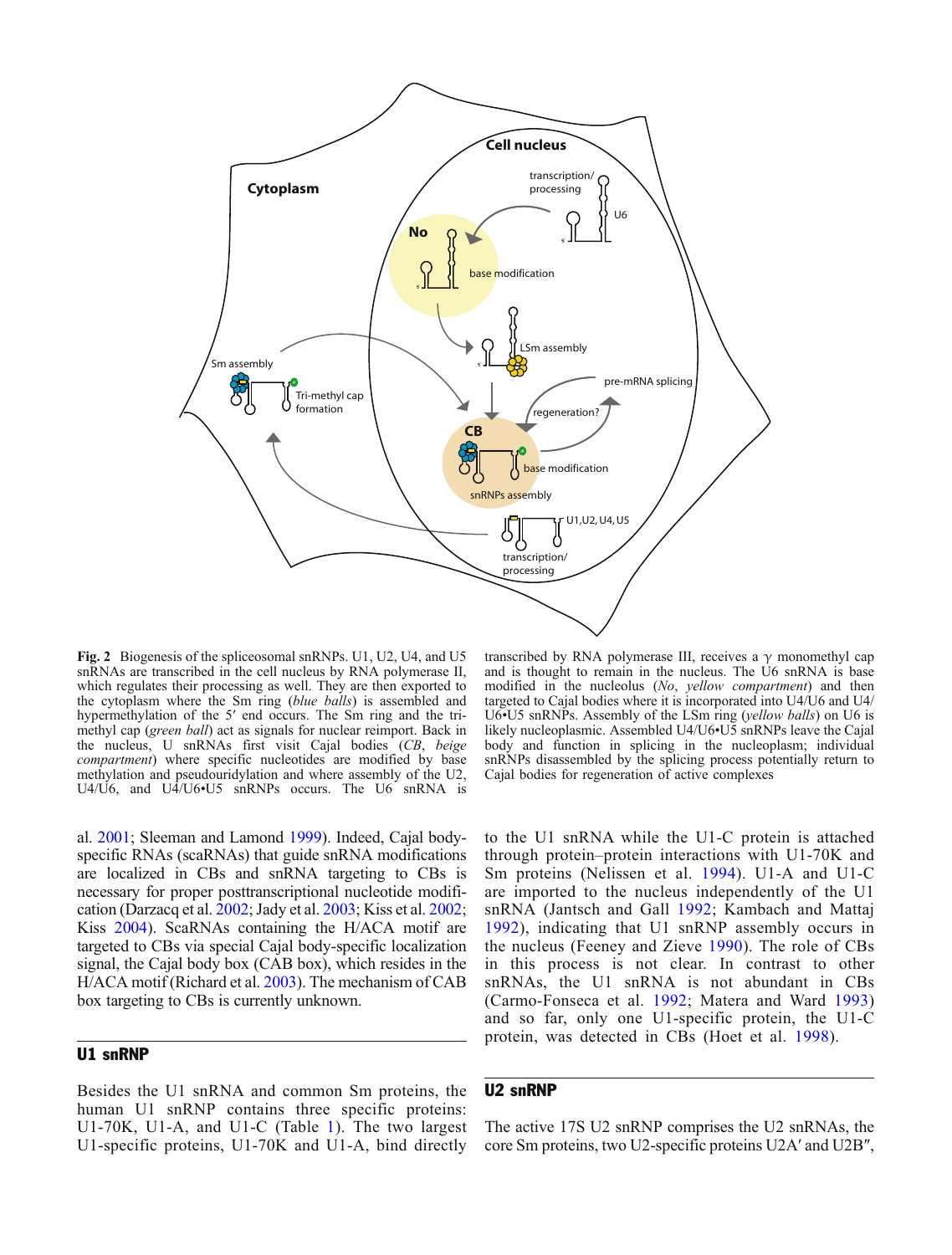## <span id="page-3-0"></span>U1 snRNP

Sm proteins  $(B/B', D1-3, E, F, G)$ U1-70K U1-A U1-C U2 snRNP Sm proteins (B/B ′, D1 –3, E, F, G) U2-A ′ U2-B ″ SF3a complex SF3a120 SF3a66 SF3a60 SF3b complex SF3b155 SF3b145 SF3b130  $SF3b125^a$ SF3b49 SF3b14b SF3b10 p14

17S associated proteins SPF30 hPrp5 SR140 **CHERP** hPrp43 Hsp75 PUF60 U2AF35 U2AF65 Hsp60 SPF45 BRAF35 SPF31 SF2/AS 20S U5 snRNP Sm proteins (B/B', D1-3, E, F, G) hDib/15K U5-40K hPrp28/100K hPrp6/102K hSnu114/116K hBrr2/200K hPrp8/220K

### 52K/CD2BP2 b U4/U6 snRNP

Sm proteins (B/B ′, D1 –3, E, F, G) LSm proteins (2 –8) hPrp24/SART3/p110<sup>b</sup> hSnu13/15.5K/NHPX hPrp31/61K hPrp3/90K hPrp4/60K USA-Cyp/20K

Table 1 (continued)

# U4/U6 •U5 snRNP specific 27K

hSad1/65K hSnu66/SART1/110K

<sup>a</sup>Not present in the 17S U2 snRNP<sup>b</sup><sub>Not</sub> present in the  $114/116$ • $115$  tri-s Not present in the U4/U6 •U5 tri-snRNP

and many other associated proteins (see Table 1 and Will et al. [2002](#page-11-0)). In vitro formation of the mature 17S U2 snRNP proceeds in a stepwise manner. First, the 12S U2 snRNP, which consists of the U2 snRNA, Sm proteins, U2B ″, and U2A ′ interacts with the SF3b complex and forms an intermediate 15S particle. The 17S particle is then formed by association of the 15S particle with the complex SF3a (Brosi et al. [1993;](#page-8-0) Kramer et al. [1999](#page-9-0)). In Saccharomyces cerevisiae, Cus2p promotes assembly of the 17S U2 snRNP and the human homologue Tat-SF1 was suggested to function in a similar manner (Yan et al. [1998\)](#page-11-0).

Several lines of evidence indicate that assembly of the 12S and 17S particles occurs in the cell nucleus after reimport of the newly assembled core U2 snRNP from the cytoplasm. First, U2A ′ and U2B ″ are imported to the nucleus independently of the U2 snRNA (Kambach and Mattaj [1994\)](#page-9-0). Second, in Xenopus laevis oocyte, U2 snRNA modifications, which occur in the nucleus after reimport from the cytoplasm, are required for assembly of the 17S U2 snRNP (Yu et al. [1998](#page-11-0); Zhao and Yu [2004](#page-11-0)). Because U2 snRNA modifications occur in CBs and the U2 snRNA, U2A ′ and U2B ″ are located to CBs as well, the assembly of the 12S particle likely takes place in this nuclear structure. Recently, CBs were directly implicated in further steps of U2 snRNP assembly (Nesic et al. [2004](#page-10-0)). Mutant forms of SF3a60 and SF3a66, which are unable to incorporate into the 17S U2 snRNP, accumulate in CBs (Nesic and Kramer [2001](#page-10-0); Nesic et al. [2004\)](#page-10-0). SF3b125, which was found in isolated SF3b complexes but lacking in mature 17S U2 snRNPs, was implicated in 17S maturation and detected in CBs as well (Will et al. [2002](#page-11-0)). However, wild-type SF3a proteins and several other proteins found in the 17S particle were not detected in CBs. It is possible that formation of both 12S and 17S U2 snRNPs take place in CBs; rapid release of the mature 17S particle from the CB may explain why 17S-specific proteins escape detection.

#### U5 snRNP

The U5 snRNA is detectable in three distinct complexes within nuclear extracts: the 20S U5 snRNP, the 25S U4/ U6 •U5 tri-snRNP, and the 35S U5 snRNP (Makarov et al. [2002](#page-9-0)). The 35S snRNP likely represents a post-spliceosomal form of the U5 snRNP with proteins of the Prp19 complex (Makarov et al. [2002\)](#page-9-0). The abundant 20S complex is believed to interact with the U4/U6 snRNP to yield the U4/U6 •U5 tri-snRNP, which is competent for spliceosome assembly. The 20S U5 snRNP contains, in addition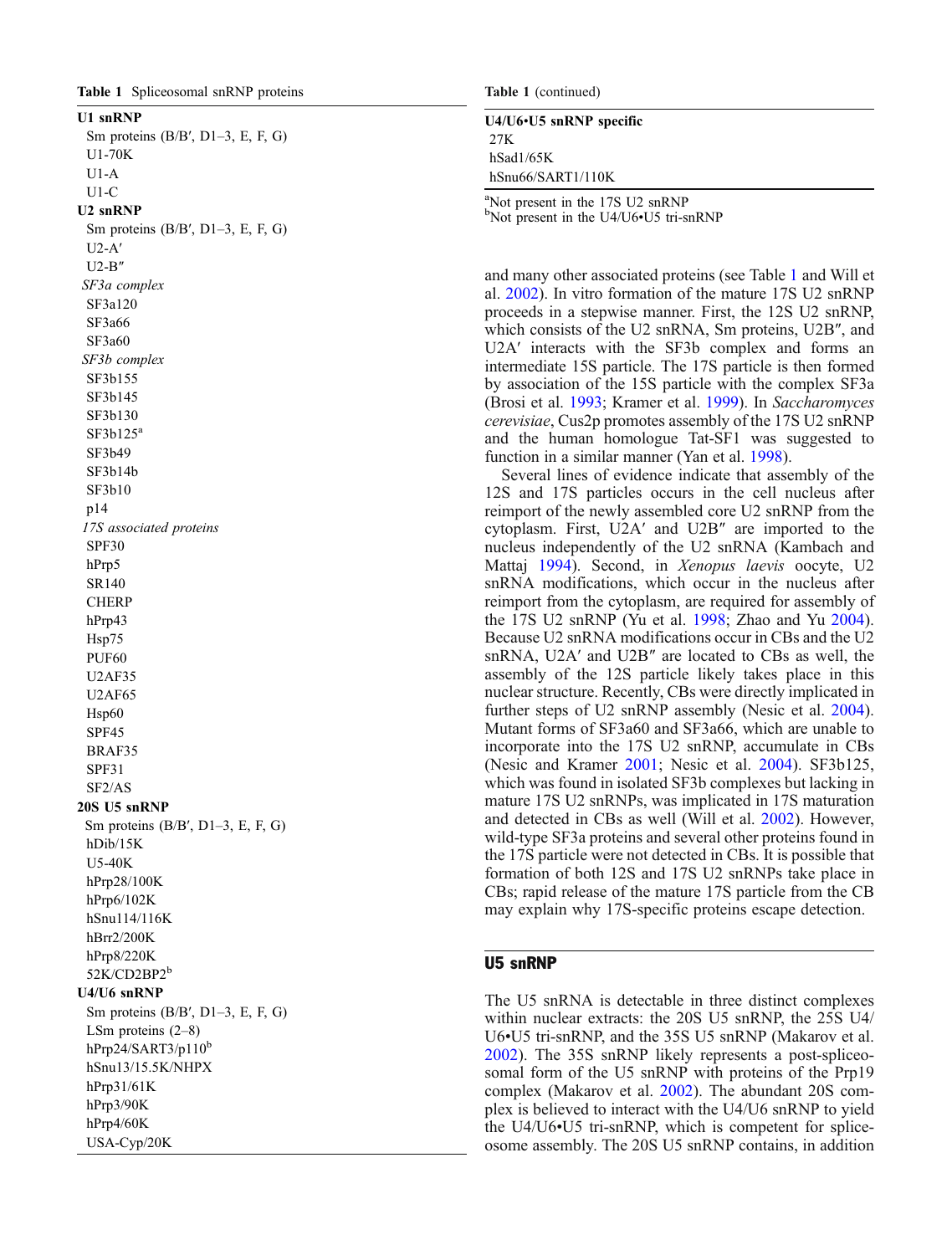to a set of Sm proteins, at least eight additional proteins (see Table [1\)](#page-3-0) (Behrens and Luhrmann [1991](#page-8-0); Laggerbauer et al. [2005\)](#page-9-0) but nothing is known about its formation.

# U4/U6 snRNP

The composition of the U4 snRNP remains elusive because it has been impossible to biochemically isolate the mono-U4 snRNP. However, protein components of the U4/U6 snRNP in which the U4 and U6 snRNAs are annealed by base pairing are known (see Table [1\)](#page-3-0). Binding of the 15.5 kD protein to the U4 snRNA (Watkins et al. [2000\)](#page-11-0) is necessary for recruitment of hPrp31 to the U4 snRNA (Nottrott et al. [2002](#page-10-0)). In contrast, the hPrp3/hPrp4/USA-CyP complex binds U4/U6 RNA duplex (Nottrott et al. [2002](#page-10-0)), indicating that this complex associates after U4/U6 snRNA annealing. The hPrp3/hPrp4/USA-CyP complex can form even in the absence of RNA (Horowitz et al. [1997](#page-9-0); Teigelkamp et al. [1998](#page-11-0)) and it is currently unclear whether it stays associated with the U4 snRNP after splicing.

The U6 snRNA differs from the rest of the snRNAs in many ways. It is the only spliceosomal snRNA transcribed by RNA polymerase III; as a result, it does not receive a 7-methyl guanosine cap but rather undergoes methylation of the guanosine gamma phosphate at the 5′-end (Singh and Reddy [1989\)](#page-10-0). Newly synthesized U6 snRNA does not leave the cell nucleus during its maturation but is bound at its 3′-end by the La protein, which stabilizes the new transcript. U6 snRNA base modifications are guided by snoRNPs, which reside in the nucleolus (Ganot et al. [1999;](#page-9-0) Tycowski et al. [1998](#page-11-0)). Consistent with this finding, the U6 snRNA transiently localizes in the nucleolus of Xenopus oocyte (Gerbi et al. [2003](#page-9-0); Lange and Gerbi [2000\)](#page-9-0). The La protein is replaced by seven LSm proteins (2–8), which form a similar ring as Sm proteins and promote annealing of U4/U6 in vitro (Achsel et al. [1999\)](#page-8-0). The LSm proteins can be transported to the nucleus as a preformed complex, which further supports the nuclear model of U6 snRNP maturation (Zaric et al. [2005\)](#page-11-0); it is currently unknown whether SMN plays a role in LSm ring assembly on U6, but the fact that SMN binds at least a subset of LSm proteins suggests that it may (Friesen et al. [2001\)](#page-9-0). So far, the only other U6-specific protein identified is SART3 (also named hPrp24 or p110), which is required for assembly of U4/U6 snRNPs in vitro (Bell et al. [2002;](#page-8-0) Rader and Guthrie [2002](#page-10-0)). SART3 contains two RNA-recognition motifs that bind directly to the U6 snRNA (Bell et al. [2002](#page-8-0); Medenbach et al. [2004](#page-10-0)). In addition, SART3 interacts via its C terminal domain with LSm proteins and through its N-terminal HAT domain with the U4/U6-specific protein hPrp3 (Medenbach et al. [2004;](#page-10-0) Rader and Guthrie [2002](#page-10-0)). These complex interactions suggest that SART3 may provide the scaffolding for U4/U6 snRNP formation. Moreover, SART3 must leave U4/U6 snRNPs as the tri-snRNP is being formed (see Fig. [3\)](#page-5-0) because it is not detected in the U4/U6•U5 tri-snRNP or the spliceosome (Bell et al. [2002](#page-8-0)).

Where is the U4/U6 snRNP formed? Three lines of evidence support the conclusion that U4/U6 snRNP assembly occurs in CBs (see Figs. [1](#page-1-0) and [3\)](#page-5-0). First, SART3, U4 and U6 snRNAs, and U6- and U4/U6-specific proteins are enriched in CBs (Carmo-Fonseca et al. [1992](#page-8-0); Makarova et al. [2002](#page-10-0); Matera and Ward [1993;](#page-10-0) Schaffert et al. [2004;](#page-10-0) Stanek and Neugebauer [2004;](#page-11-0) Stanek et al. [2003](#page-11-0)). It is important to note that U4 and U6 mono-snRNPs are targeted independently to CBs (Stanek and Neugebauer [2004](#page-11-0); Stanek et al. [2003](#page-11-0)), indicating that the mono-snRNP components and not the preformed U4/U6 snRNP traffic to CBs. Second, by fluorescence resonance energy transfer (FRET) analysis, transient intermediates containing SART3 and U4/U6-specific proteins hPrp31, hPrp3, and hPrp4 are highly enriched in CBs (Stanek and Neugebauer [2004](#page-11-0)). The transition to the U4/U6 snRNP in the CB is likely accompanied by a rapid conformational change because FRET studies revealed that SART3 interacts with LSm proteins (indicative of the U6 snRNP) in the nucleoplasm but not in CBs (Stanek and Neugebauer [2004](#page-11-0)). Third, inhibition of the next step in the assembly pathway, formation of the U4/U6•U5 tri-snRNP, leads to accumulation of the U4/U6 snRNP in CBs (Schaffert et al. [2004](#page-10-0); see below).

## U4/U6*•*U5 tri-snRNP

Tri-snRNP formation follows U4/U6 snRNP assembly by addition of the 20S U5 snRNP through protein–protein interactions. Two proteins, U5-specific hPrp6 and the U4/ U6 snRNP-specific hPrp31, interact with each other and are necessary for tri-snRNP formation (Makarova et al. [2002](#page-10-0); Schaffert et al. [2004](#page-10-0)). Knockdown of either of these proteins by small-interfering RNA in tissue culture cells leads to depletion of the tri-snRNP in cells (Schaffert et al. [2004](#page-10-0)). Recently, the U5-52K protein was identified as a specific component of the 20S U5 snRNP; the 52K protein directly interacts with hPrp6 but is not present in the trisnRNP, suggesting that it is involved in tri-snRNP formation (Laggerbauer et al. [2005\)](#page-9-0).

Inhibition of tri-snRNP formation by knockdown of hPrp6 or hPrp31 leads to accumulation of the U4/U6 snRNPs in CBs, while levels of the U5 snRNA and U5- specific proteins remain unchanged (Schaffert et al. [2004](#page-10-0)). The simplest explanation for these data is that U4 and U6 snRNAs are annealed in CBs (see above) and the resulting U4/U6 snRNP is retained there until the U5 snRNP joins; only when the mature tri-snRNP is formed is it released from the CB (see Fig. [3](#page-5-0)). Consistent with this, SART3 residence time in CBs is shorter than Sm proteins (Dundr et al. [2004\)](#page-9-0) and 20S-specific U5-52K does not accumulate in CBs (Laggerbauer et al. [2005](#page-9-0)). Taken together, the evidence suggests that tri-snRNP assembly in CBs is relatively fast and raises the possibility that snRNP assembly in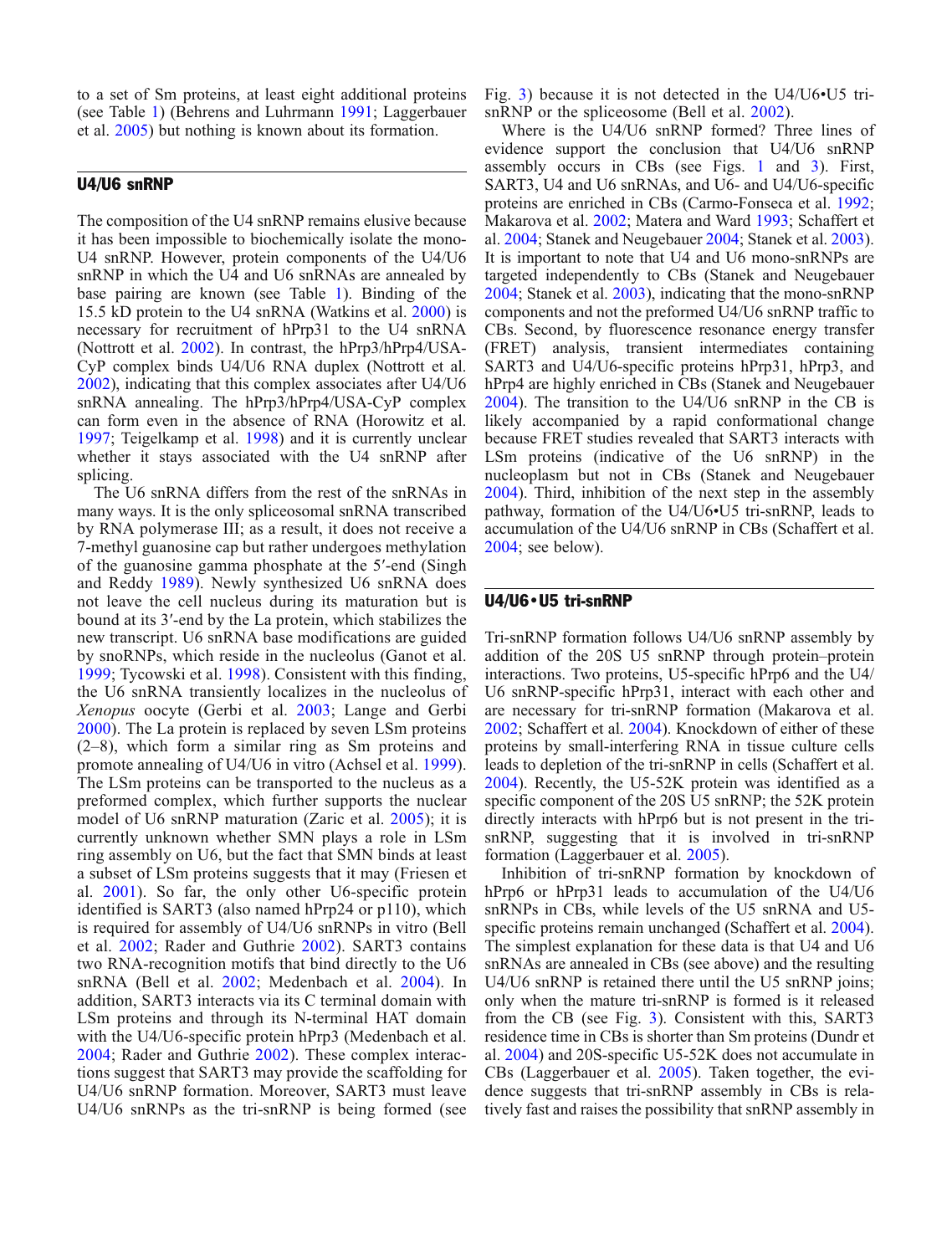<span id="page-5-0"></span>

Fig. 3 Diagram showing the various steps in U4/U6 and U4/U6•U5 snRNP assembly in Cajal bodies including a speculative model for how the individual snRNPs might interact with coilin during the assembly process. Coilin is drawn as a dimer oriented with N termini aligned, based on in vitro binding assays and in situ FRET measurements (Hebert and Matera [2000;](#page-9-0) Stanek and Neugebauer [2004](#page-11-0)). The U6 snRNP is targeted to the CB by SART3, which interacts via its HAT domain with a hypothetical binding partner X. The U4 and U5 snRNPs are shown entering the CB with SMN, which interacts with the RG box near the Sm binding site at the C terminus of coilin (Frey and Matera [1995](#page-9-0); Xu et al. [2005\)](#page-11-0). Upon Sm and SMN binding to coilin, the U4 and U5 snRNPs are "handed off" to coilin as suggested by Tucker and Matera ([2005\)](#page-11-0). In step A, U4 and U6 snRNAs are annealed by SART3 and LSm proteins; a

conformational change is shown in which SART3 moves away from U6's LSm ring and interacts instead with U4/U6 proteins (Stanek and Neugebauer [2004](#page-11-0)). In the same step, the hPrp3/hPrp4/USA-CyP complex is recruited to the U4/U6 duplex (Nottrott et al. [2002\)](#page-10-0) and the U4/U6 snRNP is complete. In step B, the U5 snRNP bound to a nearby coilin molecule joins the U4/U6 snRNP through protein– protein interactions (Makarova et al. [2002;](#page-10-0) Schaffert et al. [2004\)](#page-10-0). At the same time, SART3 is lost from the complex and leaves the CB, accounting for its short residence time in CBs (Dundr et al. [2004\)](#page-9-0). The mature U4/U6•U5 tri-snRNP is released from the CB and into the nucleoplasm where splicing occurs. SMN exchanges with nucleoplasm, permitting new snRNPs to bind coilin for subsequent rounds of assembly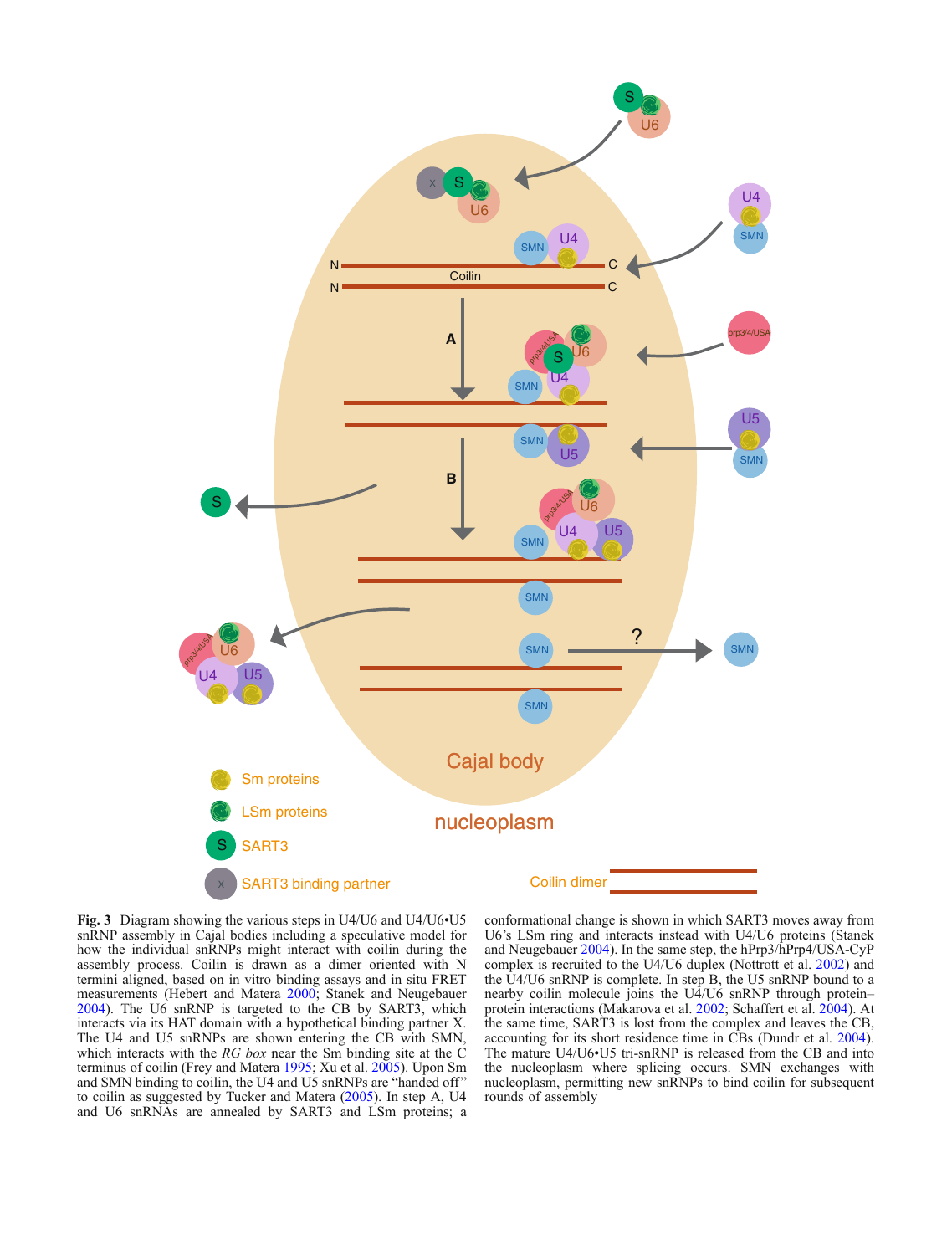CBs occurs more rapidly than it does in the nucleoplasm (see below). Unfortunately, the dynamics of further specific snRNP proteins as they traffic to and from CBs is yet been examined.

#### SnRNP regeneration after splicing

During splicing, snRNPs undergo extensive rearrangements (Staley and Guthrie [1998\)](#page-11-0). The most dramatic changes occur to the U4/U6 snRNP and the U4/U6•U5 trisnRNP. The U5 and U6 snRNAs play a central role in splicing catalysis, while the U4 snRNA dissociates from the spliceosome before or coincident with spliceosome activation (Chan et al. [2003;](#page-8-0) Jurica et al. [2002](#page-9-0); Makarov et al. [2002](#page-9-0); Makarova et al. [2004\)](#page-10-0). This suggests that the U4 snRNA serves as a chaperone for U6. Thus, splicing destroys the U4/U6 snRNP and U4 and U6 snRNAs have to be reannealed and the snRNP has to be reassembled before they can participate in the next round of splicing. SART3 and LSm proteins promote annealing of U4 and U6 in vitro (Achsel et al. [1999;](#page-8-0) Bell et al. [2002](#page-8-0)) but their function in U4/U6 snRNP regeneration in vivo has yet to be addressed. The fact that SART3 and snRNPs are depleted from CBs upon inhibition of transcription and splicing suggests that disassembled postsplicing snRNPs indeed traffic to CBs for reassembly (Carmo-Fonseca et al. [1992](#page-8-0); Stanek et al. [2003\)](#page-11-0). However, contrary to the regeneration model, CBs disintegrate after inhibition of new snRNP import by leptomycin B or by depletion of SMN (Carvalho et al. [1999;](#page-8-0) Shpargel and Matera [2005](#page-10-0)); it is not clear whether these effects are direct or indirect. Therefore, further experiments are needed to provide direct evidence for snRNP recycling through CBs.

Similar to the U4/U6 snRNP, the tri-snRNP rearranges during splicing and regeneration of the active tri-snRNP is necessary. The postspliceosomal 35S U5 snRNP must be recycled and the 20S U5 snRNP regenerated, but so far no data are available on this step. Accumulation of the U4/U6 snRNP in CBs after inhibition of tri-snRNP formation by knockdown of hPrp6 or hPrp31 led Lührmann and colleagues to propose that tri-snRNP regeneration after splicing occurs in CBs (Schaffert et al. [2004\)](#page-10-0). Because proteins found in the postspliceosomal 35S U5-snRNP particle are not detected in CBs, 35S U5 snRNP disassembly does not likely take place in CBs (M. Nousch, D. S., and K. N., unpublished data). This also indicates that if CBs are the sites of tri-snRNP regeneration after splicing, U4, U6, and U5 snRNPs individually enter the CB from surrounding nucleoplasm.

It is presently unclear whether U1 and U2 snRNPs require reassembly before splicing anew. U1 snRNP remodeling has not been reported. However, some proteins detected in the 17S U2 snRNP particle are not found in the activated spliceosome (Makarov et al. [2002\)](#page-9-0), indicating that some regeneration of the U2 snRNP after splicing may be necessary.

# Minor snRNPs

The minor spliceosomal snRNPs, which recognize introns bounded by AT at the 5′ splice site (instead of the canonical GU) and AC at the 3′ splice site (instead of AG), represent only 1% of the total spliceosomal snRNPs, reflecting the relatively small number (∼500 in human) of "ATAC" introns (Will and Luhrmann 2005). Little is known about how these minor particles assemble. The U11/U12 snRNP is a composite snRNP that substitutes for the U1 and U2 snRNPs; it shares many proteins with U2 snRNP and lacks classical U1-specific proteins. Instead, it contains a set of new proteins specifically associated with the U11 snRNA (Will et al. [2004\)](#page-11-0). There are no data available about localization of these proteins.

The atacU4/atacU6 snRNP and the atacU4/atacU6•U5 snRNP have identical protein composition to their major counterparts and it is likely that their assembly follows the same pathway as the major snRNPs (Schneider et al. [2002](#page-10-0)). Indeed, SART3 was shown to be necessary for regeneration of the atacU4/atacU6 snRNP in vitro, but in contrast to the U4/U6 snRNP, SART3 is not a component of the atacU4/atacU6 snRNP (Damianov et al. [2004\)](#page-9-0). Moreover, hPrp31 is also important for assembly of the atacU4/ atacU6•U5 snRNP (Schneider et al. [2002\)](#page-10-0). Based on the information obtained on the major spliceosomal snRNPs, it is conceivable that minor snRNPs are assembled in CBs.

#### Targeting of spliceosomal snRNPs to CBs

So far, no "permanent" component of CBs was identified. Every CB protein tested exchanges with nucleoplasm, although the rates differ greatly. Coilin and SMN reside in CBs longer than any other proteins tested (Deryusheva and Gall [2004;](#page-9-0) Dundr et al. [2004](#page-9-0); Handwerger et al. [2003](#page-9-0); Sleeman et al. [2003\)](#page-11-0). It was suggested that CBs form and are held together through relatively transient protein– protein interactions (Lewis and Tollervey [2000](#page-9-0); Misteli [2001](#page-10-0)). RNP movements within the cell nucleus appear to be undirected (Molenaar et al. [2004;](#page-10-0) Shav-Tal et al. [2004\)](#page-10-0); thus, we anticipate that snRNP movement through the nucleus is driven mostly by diffusion. Once they hit CBs, snRNPs must be retained there through interactions with proteins enriched in CBs.

The SMN complex, which is necessary for snRNP maturation in the cytoplasm, is also important for snRNP import to the cell nucleus (Narayanan et al. [2002,](#page-10-0) [2004](#page-10-0)). SMN interacts directly with coilin and this interaction may provide a targeting signal for newly imported snRNPs (Hebert et al. [2001](#page-9-0), [2002\)](#page-9-0). Furthermore, coilin binds Sm proteins (Xu et al. [2005\)](#page-11-0) and apparently retains snRNPs in CBs because cells lacking functional coilin fail to accumulate snRNPs in nuclear bodies, even though SMN continues to be concentrated in gems in the absence of coilin (Tucker et al. [2001](#page-11-0)). These observations are consistent with a model (Fig. [3](#page-5-0)) in which SMN "hands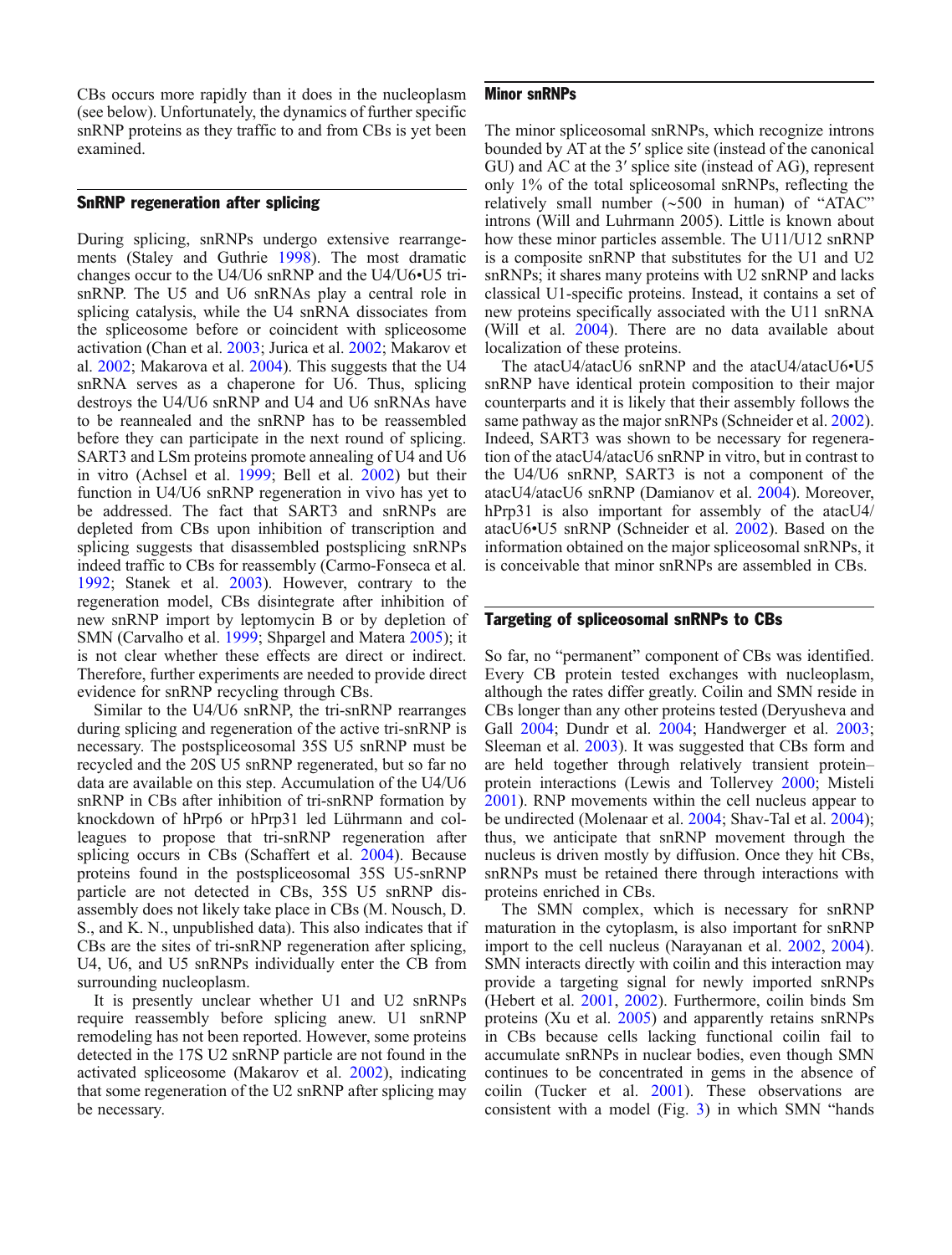off" newly imported snRNPs to coilin in CBs (Tucker and Matera [2005](#page-11-0)).

The U6 snRNP does not contain Sm proteins but is also detected in CBs of mammalian cells (Carmo-Fonseca et al. [1992](#page-8-0); Matera and Ward [1993](#page-10-0); Schaffert et al. [2004](#page-10-0); Stanek et al. [2003\)](#page-11-0). Instead, the U6 snRNP is targeted to CBs through the HAT domain of SART3 (Stanek et al. [2003\)](#page-11-0). The only known binding partner of the SART3 HAT domain is hPrp3 but its role in U6 or U4 snRNP targeting was not tested (Medenbach et al. [2004\)](#page-10-0). SART3 is likely bound in CBs through protein–protein interactions because its localization is insensitive to an RNase treatment (Schaffert et al. [2004](#page-10-0)). Therefore, we consider it likely that the SART3 HAT domain targets the U6 snRNP to CBs through interactions with an unknown binding partner X (see Fig. [3\)](#page-5-0). U4 snRNA localization to CBs is independent of U6 (Stanek and Neugebauer [2004;](#page-11-0) M. Klingauf, D. S., and K. N., unpublished data), suggesting that the Sm ring alone may be sufficient.

#### Histone mRNA processing and the U7 snRNP

Although CBs move within nuclei, in situ hybridization has revealed that CBs spend significant time in the vicinity of particular gene loci. Besides snRNA and snoRNA genes, CBs in mammalian tissue culture cells are also associated with histone loci (Frey and Matera [1995](#page-9-0); Gao et al. [1997](#page-9-0); Jacobs et al. [1999](#page-9-0); Schul et al. [1999a;](#page-10-0) Smith et al. [1995](#page-11-0)). In amphibian oocyte nuclei, CBs are found attached to histone loci in lampbrush chromosome spreads (Callan et al. [1991\)](#page-8-0). The localization of CBs to histone loci is interesting because CBs also contain the U7 snRNA and the U7snRNP protein LSm10 (Frey and Matera [1995;](#page-9-0) Pillai et al. [2001](#page-10-0); Wu and Gall [1993\)](#page-11-0). The U7 snRNP is a key component of the histone mRNA 3′-end formation machinery and contains a mixture of Sm proteins with two specific LSm proteins (LSm10 and LSm11) in its ring (Pillai et al. [2003\)](#page-10-0). Thus, the U7 snRNP is likely targeted to CBs through interactions with coilin's Sm binding region (Wu et al. [1996](#page-11-0); Xu et al. [2005\)](#page-11-0). In addition, LSm10 and LSm11 interact with the SMN complex for assembly (Azzouz et al. [2005](#page-8-0); Pillai et al. [2003](#page-10-0)), suggesting that the U7 snRNP Sm/LSm ring is either assembled in the cytoplasm, analogous to the spliceosomal snRNPs, or in nuclei, perhaps even in CBs. The demonstration that overexpression of the U7 snRNA (but not histone mRNA) leads to the production of new CBs in Xenopus oocyte nuclei is consistent with the possibility that the U7 snRNP assembles in CBs (Tuma and Roth [1999\)](#page-11-0). The U7 snRNP and stem loop binding protein (SLBP) recognize elements in the histone mRNA 3′-end and target it for cleavage. The fact that SLBP is also detectable in CBs (Abbott et al. [1999\)](#page-8-0) and that histone 3′-end formation is cotranscriptional (Adamson and Price [2003\)](#page-8-0), suggests that CBs may localize to histone loci via binding to nascent histone transcripts.

Recently, a complex involved in 3′-end processing of histone pre-mRNA was identified and individual components were revealed. The complex includes all CPSF subunits and two CstF proteins with CPSF-73 the likely cleavage factor (Dominski et al. [2005;](#page-9-0) Kolev and Steitz [2005](#page-9-0)). Some of the proteins from this complex were localized in cleavage bodies, which are found in close proximity to CBs (Schul et al. [1996\)](#page-10-0). Moreover, Cajal and cleavage body appearance is cell cycle-dependent and cleavage bodies are found specifically adjacent to the Cajal bodies associated with histone genes (Carmo-Fonseca et al. [1993](#page-8-0); Fernandez et al. [2002](#page-9-0); Schul et al. [1999b\)](#page-10-0). Taken together, these observations support the proposal that CBs and/or adjacent cleavage bodies are sites of histone 3′-end processing.

# Life without coilin

Since its discovery in 1990, coilin's function remains mysterious. Coilin, identified in vertebrates (Xenopus, zebrafish, and mammals) but not in flies, worms, or fungi, lacks any obvious homology with other proteins (Tucker et al. [2000](#page-11-0)). Early hints came from mutational analysis, which showed that the N terminus of coilin is necessary for CB formation while the C terminus is necessary for accumulation of spliceosomal snRNPs in CBs (Bohmann et al. [1995](#page-8-0)). More detailed studies revealed that the N terminus contains a coilin self-association domain and the C terminus contains domains interacting with SMN and spliceosomal snRNPs (Hebert and Matera [2000;](#page-9-0) Hebert et al. [2001;](#page-9-0) Xu et al. [2005\)](#page-11-0). However, coilin self-interaction itself cannot explain CB formation because coilin–coilin interaction was detected both in CBs and in the nucleoplasm (Stanek and Neugebauer [2004](#page-11-0)). In parallel with the coilin mutation strategy, coilin depletion approaches were taken. Bauer and Gall [1997](#page-8-0) showed that CB-like structures form in Xenopus egg extracts depleted of coilin. However, spliceosomal snRNPs were not localized in these structures, showing that coilin is necessary for snRNP targeting to CBs. Mice lacking functional coilin exhibit reduced viability (Tucker et al. [2001\)](#page-11-0). Cells derived from these mice lack classical CBs; instead, they form several so-called residual CBs, which accumulate different fractions of factors normally present in CBs but fail to concentrate spliceosomal snRNPs (Jady et al. [2003;](#page-9-0) Stanek and Neugebauer [2004;](#page-11-0) Tucker et al. [2001](#page-11-0)). It is interesting to note that the SART3•U4/U6 snRNP intermediate normally concentrated in CBs (see above) is robustly detected by FRET in the nucleoplasm of cells lacking coilin, indicating that these cells compensate for the lack of CBs by performing snRNP assembly in the nucleoplasm (Stanek and Neugebauer [2004](#page-11-0)). Although a Drosophila ortholog of coilin was not identified by sequence similarity, fly nuclei contain nuclear structures resembling mammalian CBs in which spliceosomal snRNPs, scaRNAs, SMN, and fibrillarin are concentrated (Liu et al. [2006;](#page-9-0) Richard et al. [2003](#page-10-0)). It is interesting to note that the Drosophila U7 snRNP accumulates in a separate nuclear body, which associates with histone genes (Liu et al. [2006\)](#page-9-0). If *Drosophila* truly lacks a functional coilin homologue, these observations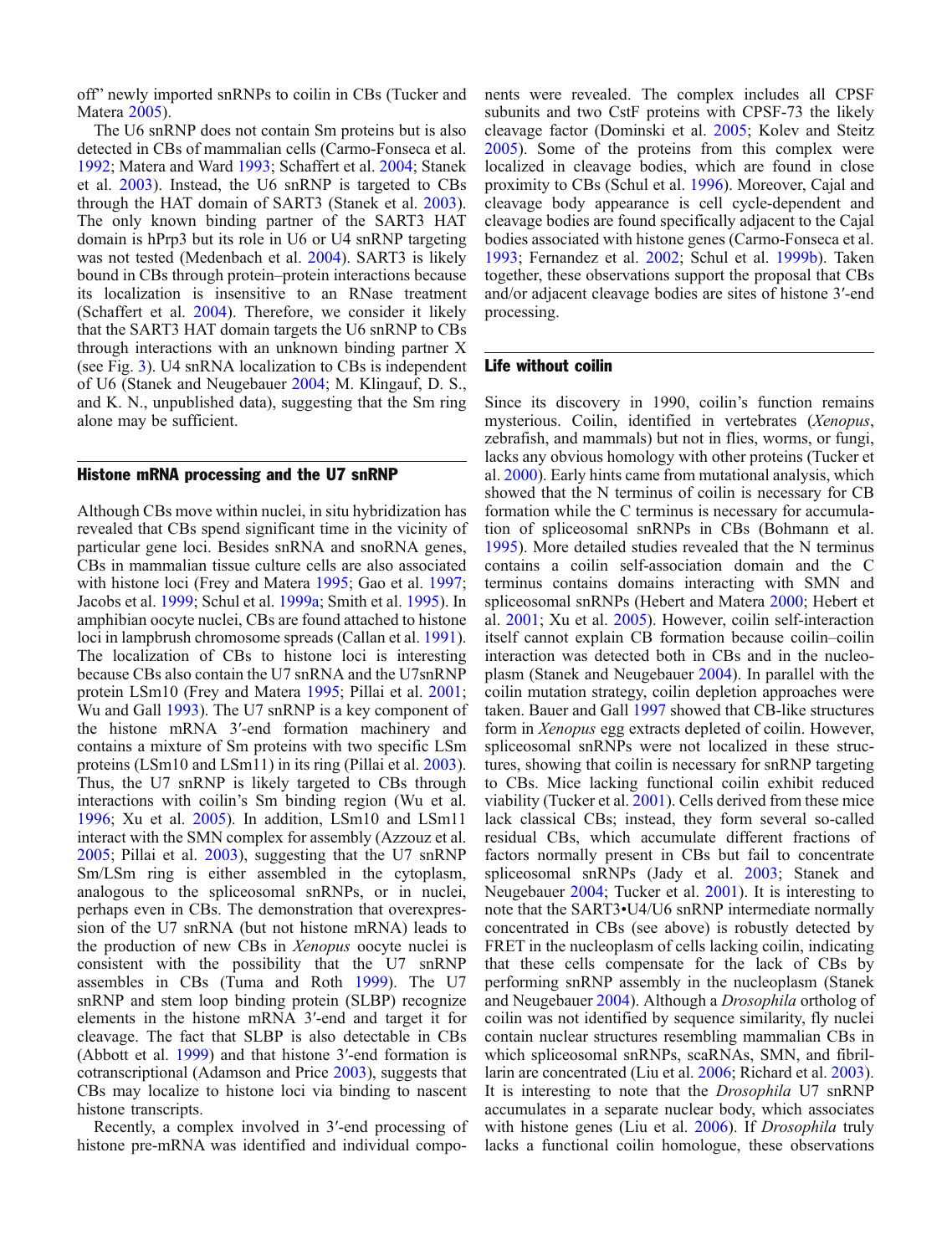<span id="page-8-0"></span>together with the results of coilin depletion experiments in frog and mouse, suggest that coilin brings together distinct sets of factors, which tend to assemble into nuclear bodies even in the absence of coilin. Coilin is highly expressed in testis and CBs were observed as early as in the parental pronuclei of 1-cell embryos (Ferreira and Carmo-Fonseca [1995](#page-9-0); Tucker et al. [2001\)](#page-11-0). The fact that coilin knockout mice produce litters significantly smaller that wild type (Tucker et al. [2001](#page-11-0)) suggests a role for coilin and CBs in either fertility or early embryonic development.

#### Conclusions and perspective

Here, we have summarized recent evidence that spliceosomal snRNP assembly occurs in CBs, focusing on the U4/U6 snRNP and the U4/U6•U5 snRNP as examples (Fig. [3\)](#page-5-0). Similar principles apply to U2 snRNP assembly and possibly to the assembly of additional RNPs such as the U7 snRNP. CBs appear to be a meeting place for precursors—either newly synthesized or disassembled after splicing—that may assemble more efficiently due to higher local concentrations of components. The CB may provide a "catalytic surface" within nuclei upon which biochemical events, such as U4/U6 snRNP assembly, more favorably occur. Sequestering of snRNP assembly intermediates in CBs may also prevent their interference with spliceosome assembly in the nucleoplasm.

Beyond the CB, these insights also suggest a similar logic for the concentration of different sets of factors in other nuclear bodies. Indeed, distinct nonmembrane-bound bodies, such as P granules, stress granules, and recently P bodies, were discovered in the cytoplasm and raise similar questions as to localization and function. Further application of advanced light microscopy approaches, such as FRET and fluorescence correlation spectroscopy, will help reveal how nonmembrane-bound structures are formed and maintained. Thus, the CB also provides a meeting place for scientists seeking to understand the dynamics and functions of both nuclear and cytoplasmic bodies.

Acknowledgements Work in our laboratories is supported by the Max Planck Society, a grant (to KMN) from the Deutsche Forschung Gemeinschaft (NE909/1-1), and grants (to DS) from Granting Agency of the Czech Republic (301/05/0601) and the Czech Ministry of Education (1K05009, MSM0021620806, AV0Z50110509 and LC535). We thank Christine Panagiotidis for help with graphics and Mirko Klingauf, Magda Strzelecka, and Arnold Kiss for helpful discussions and comments on the manuscript.

#### References

- Abbott J, Marzluff WF, Gall JG (1999) The stem-loop binding protein (SLBP1) is present in coiled bodies of the Xenopus germinal vesicle. Mol Biol Cell 10:487–499
- Achsel T, Brahms H, Kastner B, Bachi A, Wilm M, Luhrmann R (1999) A doughnut-shaped heteromer of human Sm-like proteins binds to the 3′- end of U6 snRNA, thereby facilitating U4/U6 duplex formation in vitro. EMBO J 18:5789–5802
- Adamson TE, Price DH (2003) Cotranscriptional processing of Drosophila histone mRNAs. Mol Cell Biol 23:4046–4055
- Andrade LE, Chan EK, Raska I, Peebles CL, Roos G, Tan EM (1991) Human autoantibody to a novel protein of the nuclear coiled body: immunological characterization and cDNA cloning of p80-coilin. J Exp Med 173:1407–1419
- Andrade LE, Tan EM, Chan EK (1993) Immunocytochemical analysis of the coiled body in the cell cycle and during cell proliferation. Proc Natl Acad Sci USA 90:1947–1951
- Azzouz TN, Pillai RS, Dapp C, Chari A, Meister G, Kambach C, Fischer U, Schumperli D (2005) Toward an assembly line for U7 snRNPs: interactions of U7-specific Lsm proteins with PRMT5 and SMN complexes. J Biol Chem 280:34435–34440
- Baillat D, Hakimi MA, Naar AM, Shilatifard A, Cooch N, Shiekhattar R (2005) Integrator, a multiprotein mediator of small nuclear RNA processing, associates with the C-terminal repeat of RNA polymerase II. Cell 123:265–276
- Bauer DW, Gall JG (1997) Coiled bodies without coilin. Mol Biol Cell 8:73–82
- Behrens SE, Luhrmann R (1991) Immunoaffinity purification of a [U4/U6.U5] tri-snRNP from human cells. Genes Dev 5: 1439–1452
- Bell M, Schreiner S, Damianov A, Reddy R, Bindereif A (2002) p110, a novel human U6 snRNP protein and U4/U6 snRNP recycling factor. EMBO J 21:2724–2735
- Bohmann K, Ferreira JA, Lamond AI (1995) Mutational analysis of p80 coilin indicates a functional interaction between coiled bodies and the nucleolus. J Cell Biol 131:817–831
- Boudonck K, Dolan L, Shaw PJ (1998) Coiled body numbers in the Arabidopsis root epidermis are regulated by cell type, developmental stage and cell cycle parameters. J Cell Sci 111: 3687–3694
- Boudonck K, Dolan L, Shaw PJ (1999) The movement of coiled bodies visualized in living plant cells by the green fluorescent protein. Mol Biol Cell 10:2297–2307
- Boulon S, Verheggen C, Jady BE, Girard C, Pescia C, Paul C, Ospina JK, Kiss T, Matera AG, Bordonne R, Bertrand E (2004) PHAX and CRM1 are required sequentially to transport U3 snoRNA to nucleoli. Mol Cell 16:777–787
- Brosi R, Groning K, Behrens SE, Luhrmann R, Kramer A (1993) Interaction of mammalian splicing factor SF3a with U2 snRNP and relation of its 60-kD subunit to yeast PRP9. Science 262:102–105
- Cajal RY (1903) Un sencillo metodo de coloracion seletiva del reticulo protoplasmatico y sus efectos en los diversos organos nerviosos de vertebrados e invertebrados. Trab Lab Investig Biol Univ Madr 2:129–221
- Callan HG, Gall JG, Murphy C (1991) Histone genes are located at the sphere loci of Xenopus lampbrush chromosomes. Chromosoma 101:245–251
- Carissimi C, Baccon J, Straccia M, Chiarella P, Maiolica A, Sawyer A, Rappsilber J, Pellizzoni L (2005) Unrip is a component of SMN complexes active in snRNP assembly. FEBS Lett 579: 2348–2354
- Carmo-Fonseca M (2002) New clues to the function of the Cajal body. EMBO Rep 3:726–727
- Carmo-Fonseca M, Pepperkok R, Carvalho MT, Lamond AI (1992) Transcription-dependent colocalization of the U1, U2, U4/U6, and U5 snRNPs in coiled bodies. J Cell Biol 117:1–14
- Carmo-Fonseca M, Ferreira J, Lamond AI (1993) Assembly of snRNP-containing coiled bodies is regulated in interphase and mitosis—evidence that the coiled body is a kinetic nuclear structure. J Cell Biol 120:841–852
- Carmo-Fonseca M, Platani M, Swedlow JR (2002) Macromolecular mobility inside the cell nucleus. Trends Cell Biol 12:491–495
- Carvalho T, Almeida F, Calapez A, Lafarga M, Berciano MT, Carmo-Fonseca M (1999) The spinal muscular atrophy disease gene product, SMN: a link between snRNP biogenesis and the Cajal (coiled) body. J Cell Biol 147:715–728
- Chan SP, Kao DI, Tsai WY, Cheng SC (2003) The Prp19passociated complex in spliceosome activation. Science 302: 279–282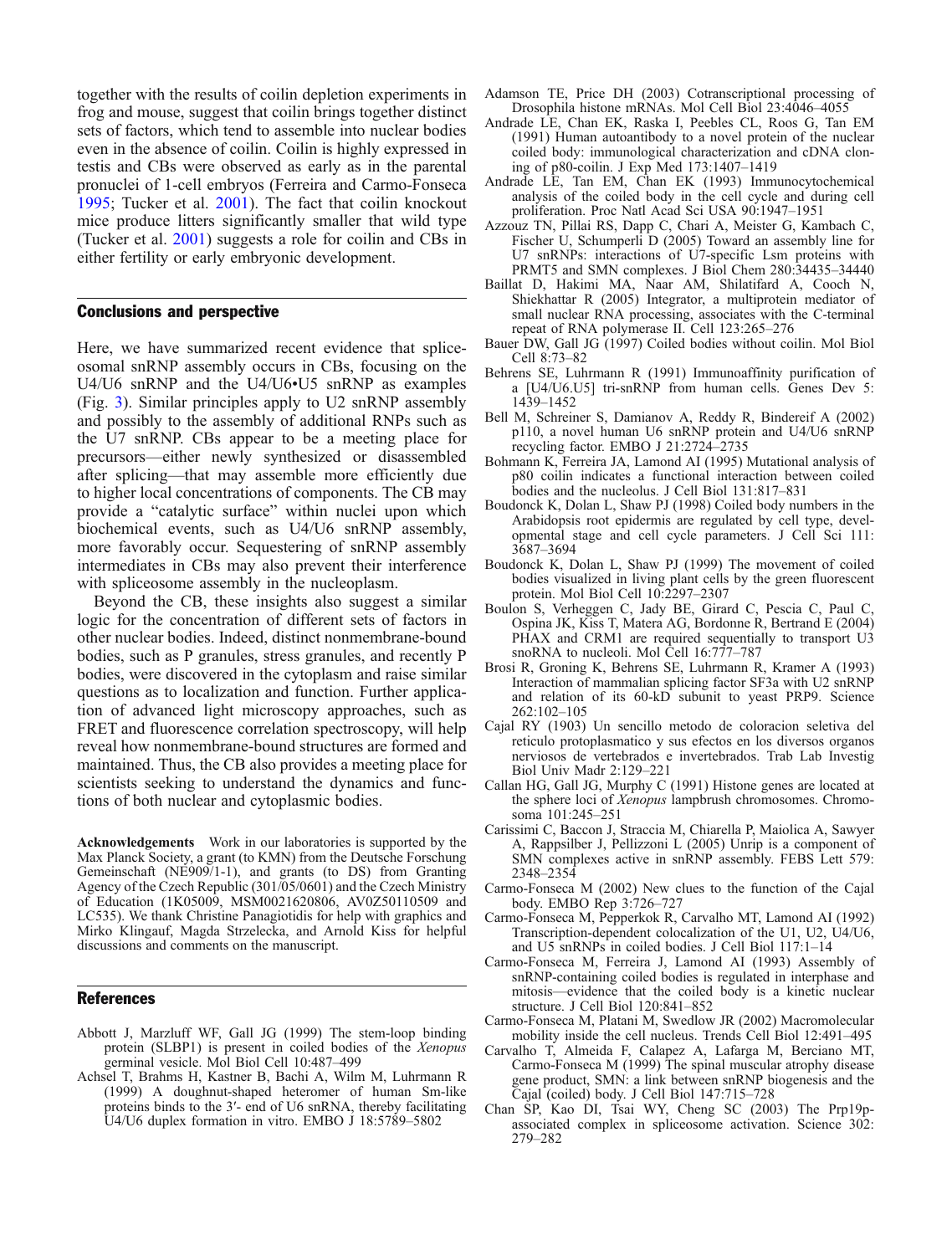- <span id="page-9-0"></span>Cioce M, Lamond AI (2005) Cajal bodies: a long history of discovery. Annu Rev Cell Dev Biol 21:105-131
- Damianov A, Schreiner S, Bindereif A (2004) Recycling of the U12-type spliceosome requires p110, a component of the U6atac snRNP. Mol Cell Biol 24:1700–1708
- Darzacq X, Jady BE, Verheggen C, Kiss AM, Bertrand E, Kiss T (2002) Cajal body-specific small nuclear RNAs: a novel class of 2′-O- methylation and pseudouridylation guide RNAs. EMBO J 21:2746–2756
- Deryusheva S, Gall JG (2004) Dynamics of coilin in Cajal bodies of the Xenopus germinal vesicle. Proc Natl Acad Sci USA 101:4810–4814
- Dominski Z, Yang XC, Marzluff WF (2005) The polyadenylation factor CPSF-73 is involved in histone-pre-mRNA processing. Cell 123:37–48
- Dundr M, Hebert MD, Karpova TS, Stanek D, Xu H, Shpargel KB, Meier UT, Neugebauer KM, Matera AG, Misteli T (2004) In vivo kinetics of Cajal body components. J Cell Biol 164: 831–842
- Feeney RJ, Zieve GW (1990) Nuclear exchange of the U1 and U2 snRNP-specific proteins. J Cell Biol 110:871–881
- Fernandez R, Pena E, Navascues J, Casafont I, Lafarga M, Berciano MT (2002) cAMP-dependent reorganization of the Cajal bodies and splicing machinery in cultured Schwann cells. Glia 40:378–388
- Ferreira J, Carmo-Fonseca M (1995) The biogenesis of the coiled body during early mouse development. Development 121: 601–612
- Frey MR, Matera AG (1995) Coiled bodies contain U7 small nuclear RNA and associate with specific DNA sequences in interphase human cells. Proc Natl Acad Sci USA 92: 5915–5919
- Frey MR, Matera AG (2001) RNA-mediated interaction of Cajal bodies and U2 snRNA genes. J Cell Biol 154:499–509
- Frey MR, Bailey AD, Weiner AM, Matera AG (1999) Association of snRNA genes with coiled bodies is mediated by nascent snRNA transcripts. Curr Biol 9:126–135
- Friesen WJ, Massenet S, Paushkin S, Wyce A, Dreyfuss G (2001) SMN, the product of the spinal muscular atrophy gene, binds preferentially to dimethylarginine-containing protein targets. Mol Cell 7:1111–1117
- Gall JG (2000) Cajal bodies: the first 100 years. Annu Rev Cell Dev Biol 16:273–300
- Gangwani L, Flavell RA, Davis RJ (2005) ZPR1 is essential for survival and is required for localization of the survival motor neurons (SMN) protein to Cajal bodies. Mol Cell Biol 25: 2744–2756
- Ganot P, Jady BE, Bortolin ML, Darzacq X, Kiss T (1999) Nucleolar factors direct the 2′-O-ribose methylation and pseudouridylation of U6 spliceosomal RNA. Mol Cell Biol 19: 6906–6917
- Gao L, Frey MR, Matera AG (1997) Human genes encoding U3 snRNA associate with coiled bodies in interphase cells and are clustered on chromosome 17p11.2 in a complex inverted repeat structure. Nucleic Acids Res 25:4740–4747
- Gerbi SA, Borovjagin AV, Lange TS (2003) The nucleolus: a site of ribonucleoprotein maturation. Curr Opin Cell Biol 15:318–325
- Grimmler M, Otter S, Peter C, Muller F, Chari A, Fischer U (2005) Unrip, a factor implicated in cap-independent translation, associates with the cytosolic SMN complex and influences its intracellular localization. Hum Mol Genet 14:3099–3111
- Handwerger KE, Murphy C, Gall JG (2003) Steady-state dynamics of Cajal body components in the Xenopus germinal vesicle. J Cell Biol 160:495–504
- Hebert MD, Matera AG (2000) Self-association of coilin reveals a common theme in nuclear body localization. Mol Biol Cell 11:4159–4171
- Hebert MD, Szymczyk PW, Shpargel KB, Matera AG (2001) Coilin forms the bridge between Cajal bodies and SMN, the spinal muscular atrophy protein. Genes Dev 15:2720–2729
- Hebert MD, Shpargel KB, Ospina JK, Tucker KE, Matera AG (2002) Coilin methylation regulates nuclear body formation. Dev Cell 3:329–337
- Hoet RM, Raats JM, de Wildt R, Dumortier H, Muller S, van den Hoogen F, van Venrooij WJ (1998) Human monoclonal autoantibody fragments from combinatorial antibody libraries directed to the U1snRNP associated U1C protein; epitope mapping, immunolocalization and V-gene usage. Mol Immunol 35:1045–1055
- Horowitz DS, Kobayashi R, Krainer AR (1997) A new cyclophilin and the human homologues of yeast Prp3 and Prp4 form a complex associated with U4/U6 snRNPs. RNA 3:1374–1387
- Jacobs EY, Frey MR, Wu W, Ingledue TC, Gebuhr TC, Gao L, Marzluff WF, Matera AG (1999) Coiled bodies preferentially associate with U4, U11, and U12 small nuclear RNA genes in interphase HeLa cells but not with U6 and U7 genes. Mol Biol Cell 10:1653–1663
- Jacobs EY, Ogiwara I, Weiner AM (2004) Role of the C-terminal domain of RNA polymerase II in U2 snRNA transcription and 3′ processing. Mol Cell Biol 24:846–855
- Jady BE, Darzacq X, Tucker KE, Matera AG, Bertrand E, Kiss T (2003) Modification of Sm small nuclear RNAs occurs in the nucleoplasmic Cajal body following import from the cytoplasm. EMBO J 22:1878–1888
- Jady BE, Richard P, Bertrand E, Kiss T (2005) Cell cycle-dependent recruitment of telomerase RNA and Cajal bodies to human telomeres. Mol Biol Cell 17:944–954
- Jantsch MF, Gall JG (1992) Assembly and localization of the U1 specific snRNP C protein in the amphibian oocyte. J Cell Biol 119:1037–1046
- Jurica MS, Moore MJ (2003) Pre-mRNA splicing: awash in a sea of proteins. Mol Cell 12:5–14
- Jurica MS, Licklider LJ, Gygi SR, Grigorieff N, Moore MJ (2002) Purification and characterization of native spliceosomes suitable for three-dimensional structural analysis. RNA 8:426–439
- Kambach C, Mattaj IW (1992) Intracellular distribution of the U1A protein depends on active transport and nuclear binding to U1 snRNA. J Cell Biol 118:11–21
- Kambach C, Mattaj IW (1994) Nuclear transport of the U2 snRNPspecific U2B″ protein is mediated by both direct and indirect signalling mechanisms. J Cell Sci 107(Pt 7):1807–1816
- Kiss T (2004) Biogenesis of small nuclear RNPs. J Cell Sci 117:5949–5951
- Kiss AM, Jady BE, Darzacq X, Verheggen C, Bertrand E, Kiss T (2002) A Cajal body-specific pseudouridylation guide RNA is composed of two box H/ACA snoRNA-like domains. Nucleic Acids Res 30:4643–4649
- Kolev NG, Steitz JA (2005) Symplekin and multiple other polyadenylation factors participate in 3′-end maturation of histone mRNAs. Genes Dev 19:2583–2592
- Kramer A, Gruter P, Groning K, Kastner B (1999) Combined biochemical and electron microscopic analyses reveal the architecture of the mammalian U2 snRNP. J Cell Biol 145: 1355–1368
- Laggerbauer B, Liu S, Makarov E, Vornlocher HP, Makarova O, Ingelfinger D, Achsel T, Luhrmann R (2005) The human U5 snRNP 52K protein (CD2BP2) interacts with U5-102K (hPrp6), a U4/U6.U5 tri-snRNP bridging protein, but dissociates upon tri-snRNP formation. RNA 11:598–608
- Lange TS, Gerbi SA (2000) Transient nucleolar localization Of U6 small nuclear RNA in Xenopus laevis oocytes. Mol Biol Cell 11:2419–2428
- Lewis JD, Tollervey D (2000) Like attracts like: getting RNA processing together in the nucleus. Science 288:1385–1389
- Liu JL, Murphy C, Buszczak M, Clatterbuck S, Goodman R, Gall JG (2006) The Drosophila Cajal body. J Cell Biol Vol 172 (in press)
- Makarov EM, Makarova OV, Urlaub H, Gentzel M, Will CL, Wilm M, Luhrmann R (2002) Small nuclear ribonucleoprotein remodeling during catalytic activation of the spliceosome. Science 298:2205–2208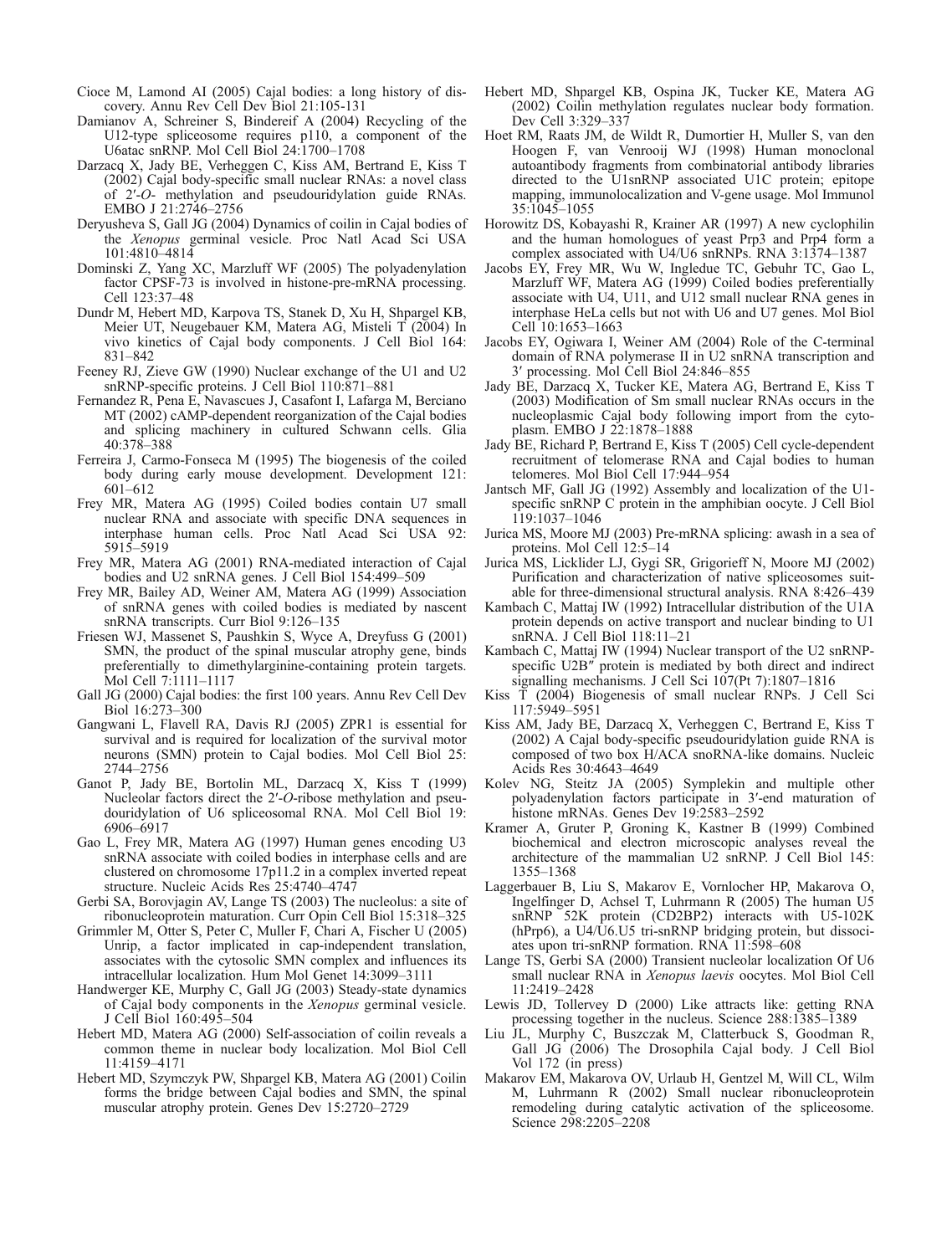- <span id="page-10-0"></span>Makarova OV, Makarov EM, Liu S, Vornlocher HP, Luhrmann R (2002) Protein 61K, encoded by a gene (PRPF31) linked to autosomal dominant retinitis pigmentosa, is required for U4/U6 center dotU5 tri-snRNP formation and pre-mRNA splicing. EMBO J 21:1148–1157
- Makarova OV, Makarov EM, Urlaub H, Will CL, Gentzel M, Wilm M, Luhrmann R (2004) A subset of human 35S U5 proteins, including Prp19, function prior to catalytic step 1 of splicing. EMBO J 23:2381–2391
- Massenet S, Pellizzoni L, Paushkin S, Mattaj IW, Dreyfuss G (2002) The SMN complex is associated with snRNPs throughout their cytoplasmic assembly pathway. Mol Cell Biol 22:6533–6541
- Matera AG (1998) Of coiled bodies, gems, and salmon. J Cell Biochem 70:181–192
- Matera AG (1999) Nuclear bodies: multifaceted subdomains of the interchromatin space. Trends Cell Biol 9:302–309
- Matera AG, Ward DC (1993) Nucleoplasmic organization of small nuclear ribonucleoproteins in cultured human cells. J Cell Biol 121:715–727
- Medenbach, Schreiner S, Liu S, Luhrmann R, Bindereif A (2004) Human U4/U6 snRNP recycling factor p110: mutational analysis reveals function of TPR domain in recycling. Mol Cell Biol 24:7392–7401
- Medlin JE, Uguen P, Taylor A, Bentley DL, Murphy S (2003) The C-terminal domain of pol II and a DRB-sensitive kinase are required for 3′ processing of U2 snRNA. EMBO J 22:925–934
- Meister G, Eggert C, Fischer U (2002) SMN-mediated assembly of RNPs: a complex story. Trends Cell Biol 12:472–478
- Misteli T (2001) The concept of self-organization in cellular architecture. J Cell Biol 155:181–185
- Molenaar C, Abdulle A, Gena A, Tanke HJ, Dirks RW (2004) Poly (A)+ RNAs roam the cell nucleus and pass through speckle domains in transcriptionally active and inactive cells. J Cell Biol 165:191–202
- Monneron A, Bernhard W (1969) Fine structural organization of the interphase nucleus in some mammalian cells. J Ultrastruct Res 27:266–288
- Narayanan U, Ospina JK, Frey MR, Hebert MD, Matera AG (2002) SMN, the spinal muscular atrophy protein, forms a pre-import snRNP complex with snurportin1 and importin beta. Hum Mol Genet 11:1785–1795
- Narayanan U, Achsel T, Luhrmann R, Matera AG (2004) Coupled in vitro import of U snRNPs and SMN, the spinal muscular atrophy protein. Mol Cell 16:223–234
- Nelissen RL, Will CL, van Venrooij WJ, Luhrmann R (1994) The association of the U1-specific 70K and C proteins with U1 snRNPs is mediated in part by common U snRNP proteins. EMBO J 13:4113–4125
- Nesic D, Kramer A (2001) Domains in human splicing factors SF3a60 and SF3a66 required for binding to SF3a120, assembly of the 17S U2 snRNP, and prespliceosome formation. Mol Cell Biol 21:6406–6417
- Nesic D, Tanackovic G, Kramer A (2004) A role for Cajal bodies in the final steps of U2 snRNP biogenesis. J Cell Sci 117: 4423–4433
- Neugebauer KM (2002) On the importance of being co-transcriptional. J Cell Sci 115:3865–3871
- Nottrott S, Urlaub H, Luhrmann R (2002) Hierarchical, clustered protein interactions with U4/U6 snRNA: a biochemical role for U4/U6 proteins. EMBO J 21:5527–5538
- Ogg SC, Lamond AI (2002) Cajal bodies and coilin-moving towards function. J Cell Biol 159:17–21
- Ohno M, Segref A, Bachi A, Wilm M, Mattaj IW (2000) PHAX, a mediator of U snRNA nuclear export whose activity is regulated by phosphorylation. Cell 101:187–198
- Paushkin S, Gubitz AK, Massenet S, Dreyfuss G (2002) The SMN complex, an assemblyosome of ribonucleoproteins. Curr Opin Cell Biol 14:305–312
- Pellizzoni L, Kataoka N, Charroux B, Dreyfuss G (1998) A novel function for SMN, the spinal muscular atrophy disease gene product, in pre-mRNA splicing. Cell 95:615–624
- Pillai RS, Will CL, Luhrmann R, Schumperli D, Muller B (2001) Purified U7 snRNPs lack the Sm proteins D1 and D2 but contain Lsm10, a new 14 kDa Sm D1-like protein. EMBO J 20:5470–5479
- Pillai RS, Grimmler M, Meister G, Will CL, Luhrmann R, Fischer U, Schumperli D (2003) Unique Sm core structure of U7 snRNPs: assembly by a specialized SMN complex and the role of a new component, Lsm11, in histone RNA processing. Genes Dev 17:2321–2333
- Platani M, Goldberg I, Swedlow JR, Lamond AI (2000) In vivo analysis of Cajal body movement, separation, and joining in live human cells. J Cell Biol 151:1561–1574
- Platani M, Goldberg I, Lamond AI, Swedlow JR (2002) Cajal body dynamics and association with chromatin are ATP-dependent. Nat Cell Biol 4:502–508
- Rader SD, Guthrie C (2002) A conserved Lsm-interaction motif in Prp24 required for efficient U4/U6 di-snRNP formation. RNA 8:1378–1392
- Raska I, Andrade LE, Ochs RL, Chan EK, Chang CM, Roos G, Tan EM (1991) Immunological and ultrastructural studies of the nuclear coiled body with autoimmune antibodies. Exp Cell Res 195:27–37
- Richard P, Darzacq X, Bertrand E, Jady BE, Verheggen C, Kiss T (2003) A common sequence motif determines the Cajal bodyspecific localization of box H/ACA scaRNAs. EMBO J 22: 4283–4293
- Schaffert N, Hossbach M, Heintzmann R, Achsel T, Luhrmann R (2004) RNAi knockdown of hPrp31 leads to an accumulation of U4/U6 di-snRNPs in Cajal bodies. EMBO J 23:3000–3009
- Schneider C, Will CL, Makarova OV, Makarov EM, Luhrmann R (2002) Human U4/U6.U5 and U4atac/U6atac.U5 tri-snRNPs exhibit similar protein compositions. Mol Cell Biol 22: 3219–3229
- Schul W, Groenhout B, Koberna K, Takagaki Y, Jenny A, Manders EM, Raska I, van Driel R, de Jong L (1996) The RNA 3′ cleavage factors CstF 64 kDa and CPSF 100 kDa are concentrated in nuclear domains closely associated with coiled bodies and newly synthesized RNA. EMBO J 15:2883–2892
- Schul W, van Driel R, de Jong L (1998) Coiled bodies and U2 snRNA genes adjacent to coiled bodies are enriched in factors required for snRNA transcription. Mol Biol Cell 9:1025–1036
- Schul W, Adelaar B, van Driel R, de Jong L (1999a) Coiled bodies are predisposed to a spatial association with genes that contain snoRNA sequences in their introns. J Cell Biochem 75: 393–403
- Schul W, van Der Kraan I, Matera AG, van Driel R, de Jong L (1999b) Nuclear domains enriched in RNA 3′-processing factors associate with coiled bodies and histone genes in a cell cycle-dependent manner. Mol Biol Cell 10:3815–3824
- Schumperli D, Pillai RS (2004) The special Sm core structure of the U7 snRNP: far-reaching significance of a small nuclear ribonucleoprotein. Cell Mol Life Sci 61:2560–2570
- Segref A, Mattaj IW, Ohno M (2001) The evolutionarily conserved region of the U snRNA export mediator PHAX is a novel RNA-binding domain that is essential for U snRNA export. RNA 7:351–360
- Shav-Tal Y, Singer RH, Darzacq X (2004) Imaging gene expression in single living cells. Nat Rev Mol Cell Biol 5:855–861
- Shpargel KB, Matera AG (2005) Gemin proteins are required for efficient assembly of Sm-class ribonucleoproteins. Proc Natl Acad Sci USA 102:17372–17377
- Singh R, Reddy R (1989) Gamma-monomethyl phosphate: a cap structure in spliceosomal U6 small nuclear RNA. Proc Natl Acad Sci USA 86:8280–8283
- Sleeman JE, Lamond AI (1999) Newly assembled snRNPs associate with coiled bodies before speckles, suggesting a nuclear snRNP maturation pathway. Curr Biol 9:1065–1074
- Sleeman JE, Ajuh P, Lamond AI (2001) snRNP protein expression enhances the formation of Cajal bodies containing p80-coilin and SMN. J Cell Sci 114:4407–4419